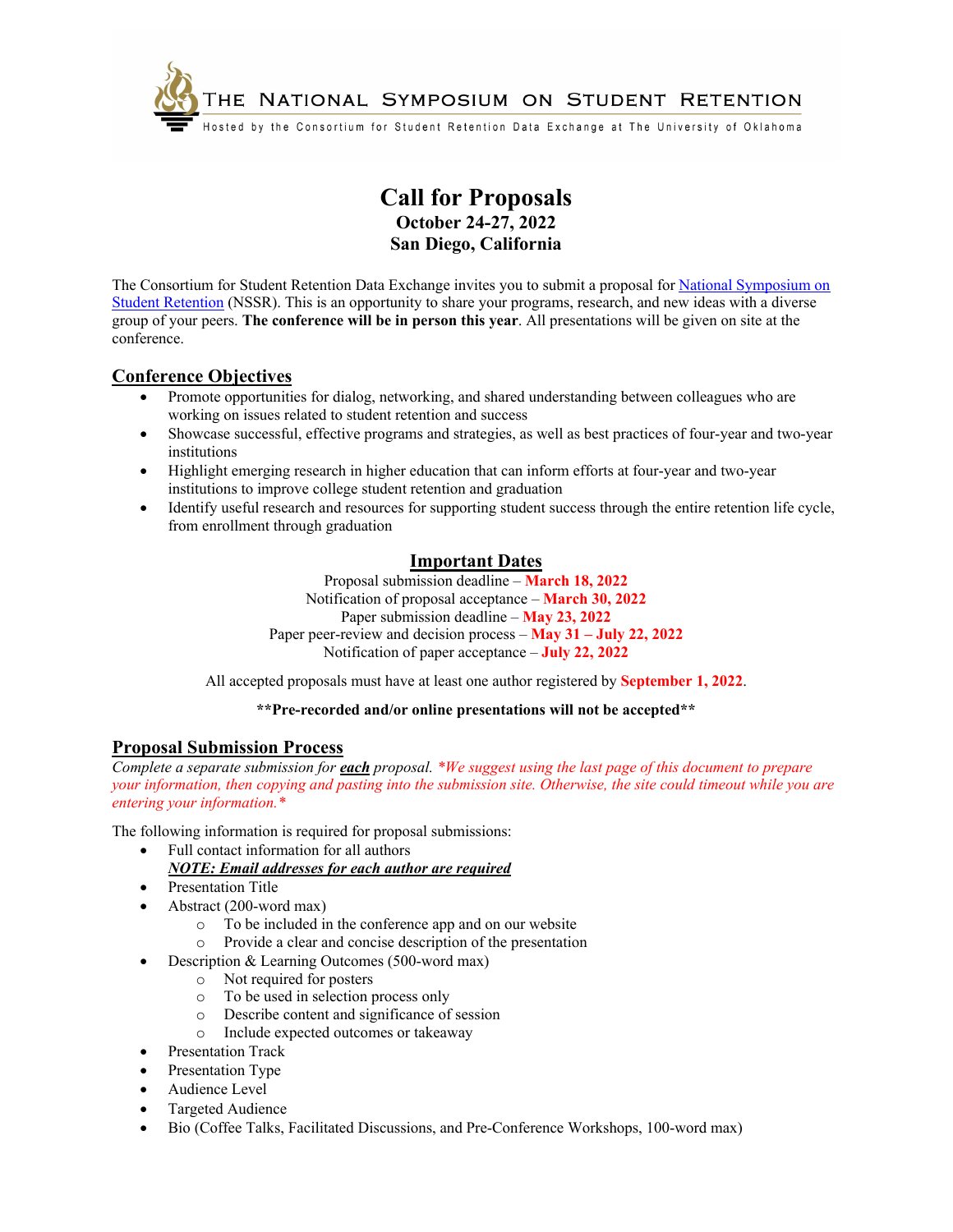| <b>Presentation Type</b>                | Proposals*<br><b>Due March 18, 2022</b>                                                                                                                                                                        | <b>Paper Process for Accepted</b><br><b>Proposals</b><br>Due May 23, 2022                   |
|-----------------------------------------|----------------------------------------------------------------------------------------------------------------------------------------------------------------------------------------------------------------|---------------------------------------------------------------------------------------------|
| <b>Coffee Talk</b>                      | Abstract (200-word max)<br>Description & Learning Outcomes (500-word max)<br>Provide Bio with group facilitation experience (100-word max)<br>Space is limited                                                 | <b>Paper Not Required</b>                                                                   |
| <b>Facilitated</b><br><b>Discussion</b> | Abstract (200-word max)<br>Description & Learning Outcomes (500-word max)<br>Provide Bio with group facilitation experience (100-word max)                                                                     | <b>Paper Not Required</b>                                                                   |
| Panel                                   | Abstract (200-word max)<br>Description & Learning Outcomes (500-word max)                                                                                                                                      | <b>Paper Required</b><br>10-page paper that conforms to the<br>conference paper style guide |
| Paper                                   | Abstract (200-word max)<br>Description & Learning Outcomes (500-word max)                                                                                                                                      | <b>Paper Required</b><br>10-page paper that conforms to the<br>conference paper style guide |
| <b>Poster</b>                           | Abstract (200-word max)                                                                                                                                                                                        | <b>Paper Not Required</b><br>poster guidelines and requirements                             |
| <b>Pre-Conference</b><br>Workshops      | Abstract (200-word max)<br>Description & Learning Outcomes (500-word max)<br>Provide Bio with group facilitation experience (100-word max)<br>Specify your request for either a half- or full-day presentation | <b>Paper Not Required</b>                                                                   |
| <b>Tutorial</b>                         | Abstract (200-word max)<br>Description & Learning Outcomes (500-word max)<br>Specify your request for either a one or two one-hour<br>time block                                                               | <b>Paper Not Required</b>                                                                   |
| Vendor<br><b>Presentation</b>           | Details will be available soon.                                                                                                                                                                                |                                                                                             |

**Summary of Submission Guidelines:** Presenters will need to be present on-site for their presentation.

https://csrde.ou.edu/symposium/

\*Abstract will be used in the conference app and on our conference website Description and Learning Outcomes will be used in the selection process only

### **Proposal Submission Site** - *Due March 18, 2022*

Proposals are submitted using the **Online Proposal Submission Site**. We suggest using the last page of this document to prepare your information, then copying and pasting into the submission site. Otherwise, the site could timeout while you are entering your information. Please have all required information ready as you begin to complete the online form. The person who submits the proposal will receive an immediate acknowledgment email after submitting the proposal. It is our intent to notify you of the final decision on your proposal by March 22, 2022.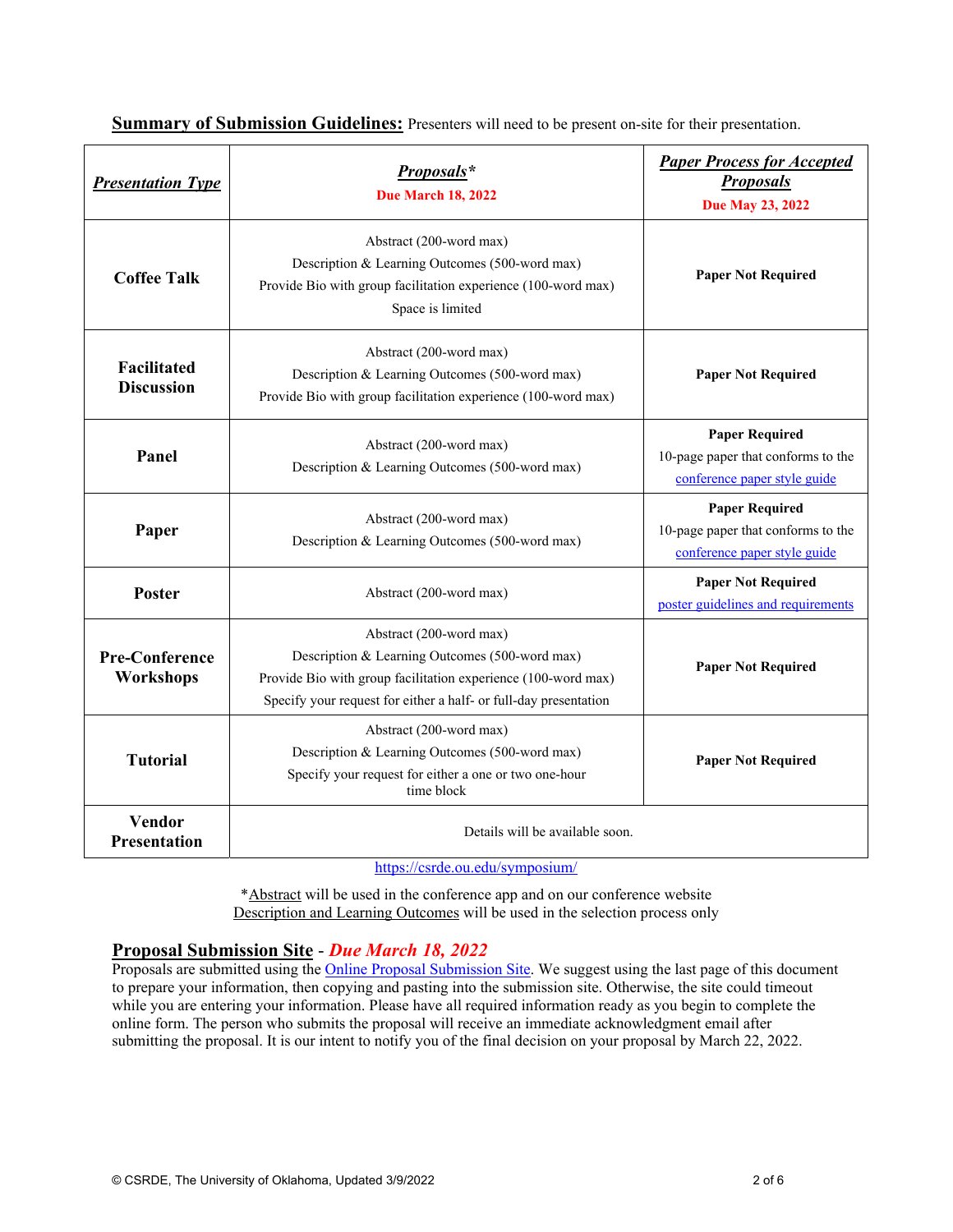# <span id="page-2-0"></span>**Submit Paper After Proposal Approval -** *Due May 23, 2022*

*Accepted papers and panels require the submission of a paper. All presentations will be given on site at the conference.* 

Authors with accepted paper and panel proposals are required to submit a paper for peer-review and will be notified on how to submit their papers online. Papers *will not* be accepted via email. Review the table above and the description of presentation types for deadlines and requirements. Papers and panels must conform to the [conference](https://csrde.ou.edu/wp-content/uploads/HowtoFormatSymposiumPaper.pdf)  [paper style guide](https://csrde.ou.edu/wp-content/uploads/HowtoFormatSymposiumPaper.pdf). All papers will be peer-reviewed, and authors notified on the status of their paper by July 22, 2022. Authors of accepted papers may be required to make edits to their paper as directed by the co-editor and suggested by the reviewers in preparation for presentation at the conference and publication in the *Proceedings of the 18th Annual National Symposium on Student Retention*. Authors retain the rights to their papers.

### **Areas of Special Interest for Proposals: Ideas for Authors**

CSRDE is particularly interested in proposals which address current, evidence-based research that advances knowledge in student retention and success. Proposals may be submitted for audiences at introductory, intermediate, or advanced levels of experience. However, authors should be aware that while we will have some participants that are interested in introductory information, many of our attendees are seeking more advanced levels of understanding.

If you are trying to select a topic area on which to write, we'd like to offer the following ideas:

- Financial aid, economic factors, and affordability in higher education, and their impact on student success
- Methodologies for assessment and evaluation of incoming students and cohorts with an eye toward identifying at-risk populations
- Using noncognitive and behavioral assessments to help inform programs and initiatives
- Retention issues related to special populations (e.g., diverse race, gender, and religious groups; athletes; transfers, adult, and part-time students, etc.), specific majors, online/distance students, or under-prepared students
- Research focusing on unique issues of small institutions and/or community colleges that impact retention and completion
- Building successful early alert systems
- Higher education policy and its effect on college retention and graduation
- Role of faculty in retention initiatives: particularly faculty-led efforts in curriculum redesign, learning engagement, and teaching excellence intended to improve student completion while maintaining quality
- Bridging the preparedness gap higher education's relationship with K-12
- Successful institutional initiatives with lessons learned that have broad application

### **Conference Presentation Tracks**

*(Please visit our [website](https://csrde.ou.edu/symposium/call-for-proposals/) for detailed descriptions)* 

- Academic Advising
- Beyond the First Year Retention
- Data, Technology, and Methods
- Faculty Engagement
- First-Year Student Success
- Graduate Student Retention
- Online and Distance Students
- Programs and Initiatives
- Retention and Special Populations
- Theoretical Models of Student Retention and Success
- Transfers and Retention

# **Description of Presentation Types**

**I. Coffee Talk** - *Presented during one-hour concurrent session*

Space is limited. Coffee talk sessions are informal. Discussions will take place in different rooms with one topic per room. The leader will very briefly present the topic and encourage casual dialogue about others'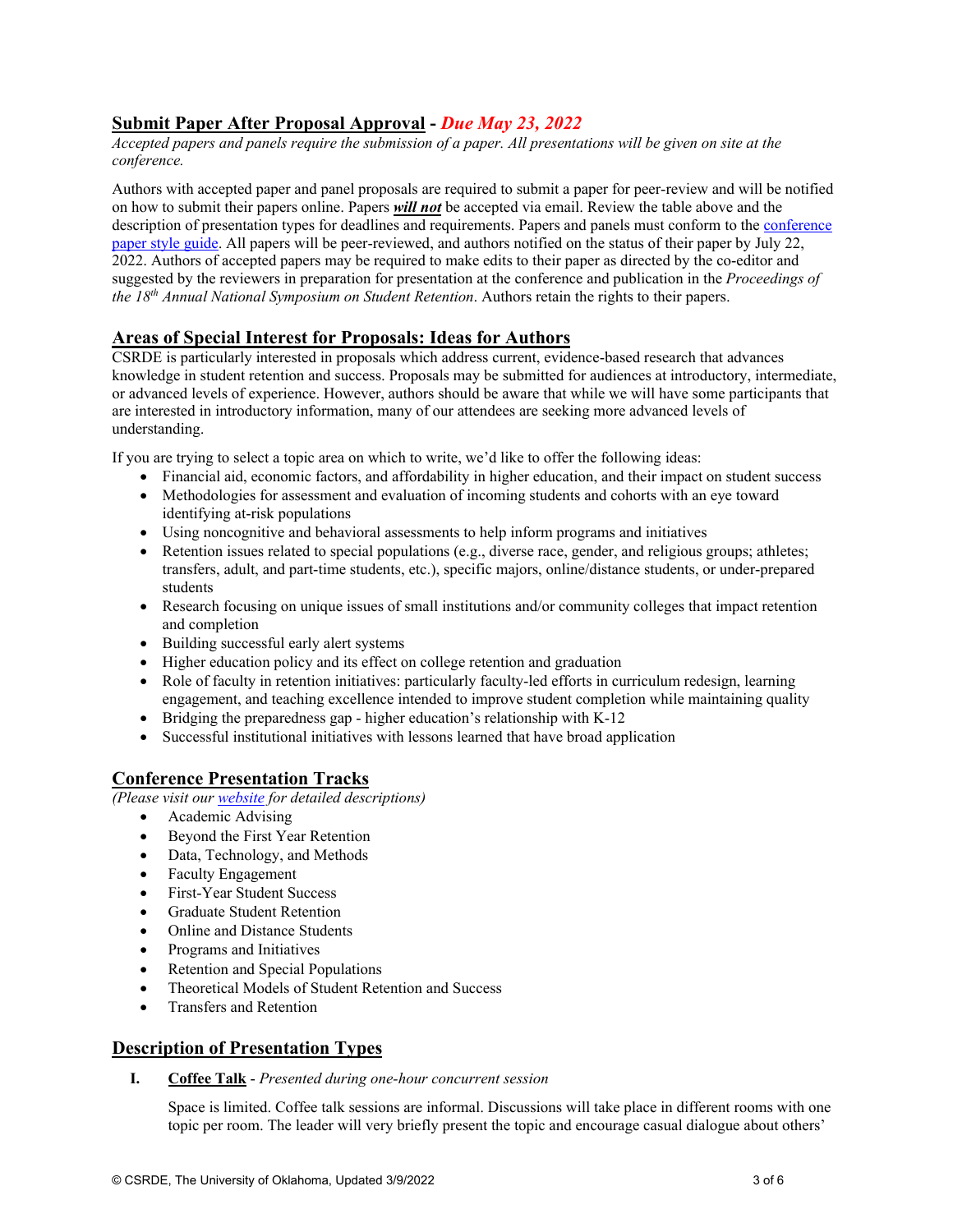<span id="page-3-0"></span>experiences, questions, etc. while guiding the conversation. What are the pressing issues for you and your colleagues? We are looking for any topic that you believe would spark good conversation and be helpful to higher education colleagues. Presenters should provide a clear and concise abstract (200-word maximum). A description (500-word maximum) outlining the content and significance of the session, and the expected outcomes or takeaways, are also required and will be used during the selection process only. In addition, each presenter is required to submit a brief bio (100-word max, per person) supporting their qualifications and experience leading discussions.

A paper is not required.

#### **II. Facilitated Discussion** - *Presented during one-hour concurrent session*

Discussions will take place in different rooms with one topic per room. The moderator will take about 15- 20 minutes to introduce the topic and share insights from their experience. The remaining time must be dedicated to discussions. The moderator will facilitate the dialogue and pose questions and discussion topics to the groups. The session should end with a summary of each small group's discussions. Participation from each attendee is encouraged. Presenters should provide a clear and concise abstract (200 word maximum). A description (500-word maximum) outlining the content and significance of the session, and the expected outcomes or takeaways, are also required and will be used during the selection process only. In addition, each presenter is required to submit a brief bio (100-word max, per person) supporting their qualifications and experience leading discussions.

Topics should be of interest to a diverse group. Examples may include:

- $\bullet$  performance-based funding is it effective?
- financial aid strategies to help with retention efforts
- approaches to mental health and wellness in higher education
- preparing students for the workforce

Important: The majority of the session should be devoted to discussion, not your research or specific program.

A paper is not required.

#### **III. Panel** *- Presented during one-hour concurrent sessions*

**Panelists must represent different institutions**. A presentation by institutional colleagues on a joint project is best presented as a paper with multiple authors and presenters, not a panel. Likewise, a panel is not an appropriate venue for a presentation by an exhibitor/vendor and a client using their services.

A panel consists of 3-5 people, including the Panel Chair. Its purpose is to expose the audience to wellresearched and reasoned views, programs, or approaches that focus on a common theme, issue, or question related to any of the conference topic areas. It is not uncommon, in the spirit of good academic discourse, for panelists to have opposing perspectives on the issue being discussed.

Panels provide an opportunity for audience participation. Thus, the panelists should take no more than 30 minutes of the total one hour to make their case and then guide the audience through a discussion and series of questions and answers.

The Panel Chair should provide a clear and concise abstract (200-word max). A description (500-word maximum) outlining the content and significance of the session, and the expected outcomes or takeaways, are also required and will be used during the selection process only. Selection is based on the importance, originality, focus, and timeliness of the topic, as well as the potential for informative **AND** controversial discussion.

Panel Chairs of accepted proposals are required to submit a ten-page paper for peer review describing the topic to be discussed. It will provide an overview as well as the panelists' positions on the topic. Authors of accepted papers are invited to present at the conference and their paper is published in the conference proceedings. Detailed instructions on the paper submission process will be e-mailed to authors whose proposals have been accepted. All papers must conform to the [conference paper style guide](https://csrde.ou.edu/wp-content/uploads/HowtoFormatSymposiumPaper.pdf) in order to be reviewed. Papers are due May 23, 2022, so begin thinking about this and planning now. Authors retain the rights to their papers.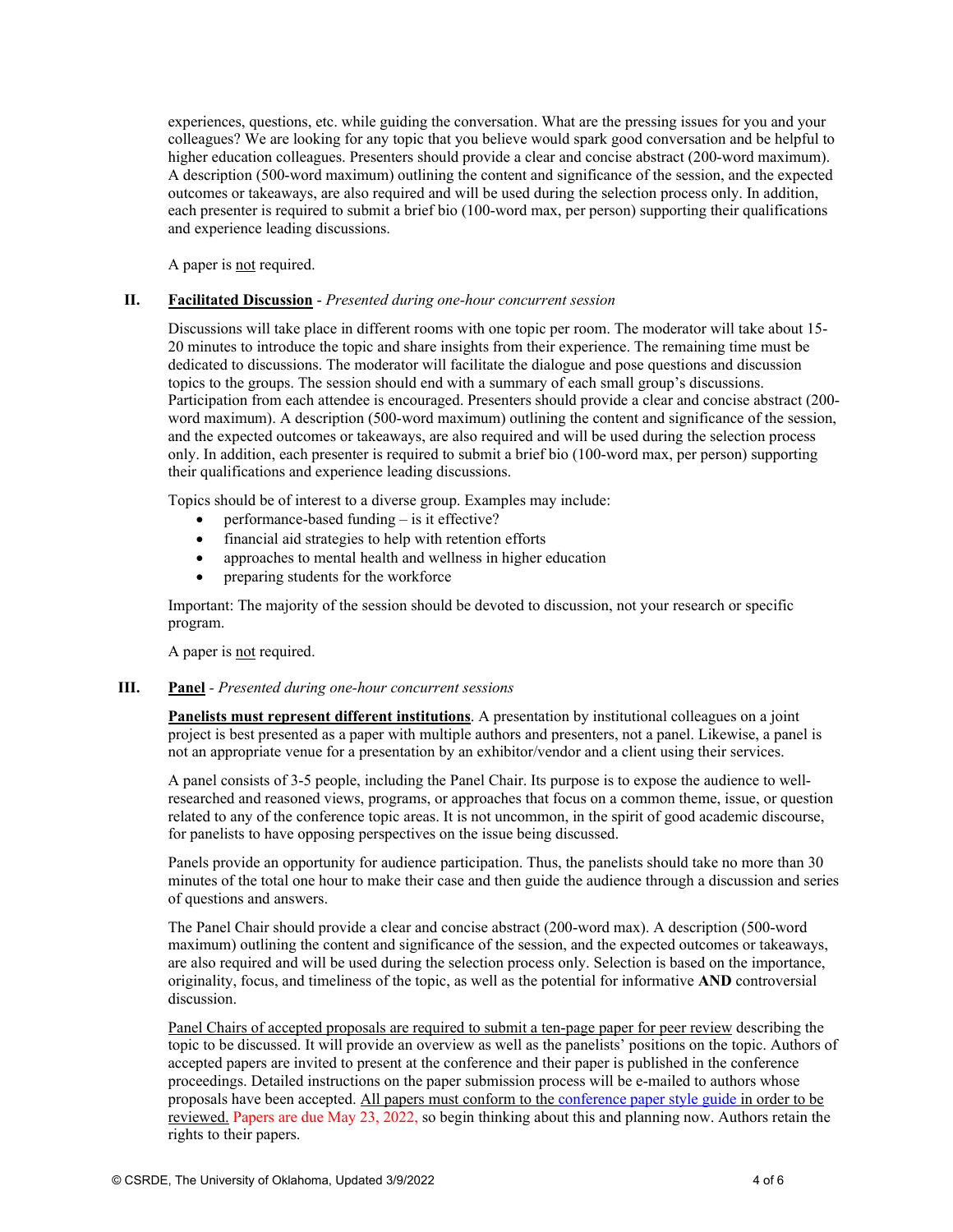#### <span id="page-4-0"></span>**IV. Paper** *- Presented during one-hour concurrent sessions*

Papers continue to be the preferred contribution to the National Symposium on Student Retention. One of the reasons for the great success of this conference has been the quality presentations backed by peerreviewed papers. When choosing presentations for the conference program, proposals for papers are given consideration over the other presentation types. Authors desiring to present a paper are asked first to submit an abstract of no more than 200 words. A description (500-word maximum) outlining the content and significance of the session, and the expected outcomes or takeaways, are also required and will be used during the selection process only. The authors of accepted proposals are then required to submit a ten-page academic paper which will be peer reviewed; those whose papers are accepted are invited to present at the conference and their paper will be published in the conference proceedings. Detailed instructions on the paper submission process will be e-mailed to authors whose proposals have been accepted. All papers must conform to the [conference paper style guide](https://csrde.ou.edu/wp-content/uploads/HowtoFormatSymposiumPaper.pdf) in order to be reviewed Papers are due May 23, 2022, so begin thinking about this and planning now.

Authors retain the rights to their papers.

The format for presenting accepted papers is an informative session during which the authors discuss their paper. This is not a session where the authors "read" the paper. Typically, presenters use PowerPoint slides to convey the key elements of their paper and findings and allow time for questions from the audience. The paper may be presented by one or more authors.

**NOTE**: All accepted papers are considered for one of three awards which will be presented to the submitting institution.

- The CSRDE Best Practices in Student Retention Award (trophy)
- Institutional Research Leadership in Student Retention Award (plaque)
- Director's Award which best addresses a current issue of interest (plaque)

#### **V. Poster** *- Presented during 75-minute "exhibit hall" type session*

Poster proposals are encouraged in both research topics and programs/initiatives. Posters are often the best format for presenting preliminary program designs or research with limited data results. Posters also provide an opportunity for graduate students and those new to academics to present in an informal setting. These presentations are often the first step in the path to publication. After successfully presenting in this format, authors are often encouraged to submit a paper proposal for a future symposium, where papers are peer-reviewed and considered for presentation and publication in that year's conference proceedings.

Posters are presented using a poster board visual display and optional handout materials provided by the presenters. We provide the 30" high x 40" wide foam core board and mounting supplies onsite. Presenters are on-hand to discuss their posters during the "exhibit hall" type session specifically dedicated to posters. Participants interested in sharing a poster submit a clear and concise abstract proposal (200-word max). See [poster presentation guidelines and requirements](https://csrde.ou.edu/wp-content/uploads/PosterPresentationGuidelines.pdf) on our website. A paper is not required.

NOTE: Poster submissions will be judged onsite for the CSRDE Best Poster Award (plaque) to be presented to the submitting institution.

#### **VI. Pre-Conference Workshop** - *Presented during one half-day (3 ½ hour) or full-day (6 ½ hour) session*

Pre-conference workshops are intended to enhance the skills and broaden the perspective of their attendees. They should be well-organized with specific learning objectives and activities to support the participants in achieving the objectives. Workshops are selected based on the instructors' qualifications for teaching the proposed workshop and its coherence with the overall symposium. Colleagues who wish to present a workshop must submit a clear and concise abstract (200-word max) that discusses the topic. A description (500-word max) outlining the content and significance of the workshop is also required and will be used during the selection process only. In addition, each presenter is required to provide their learning objectives, as well as a brief bio (100-word max, per person) supporting their qualifications. A paper is not required.